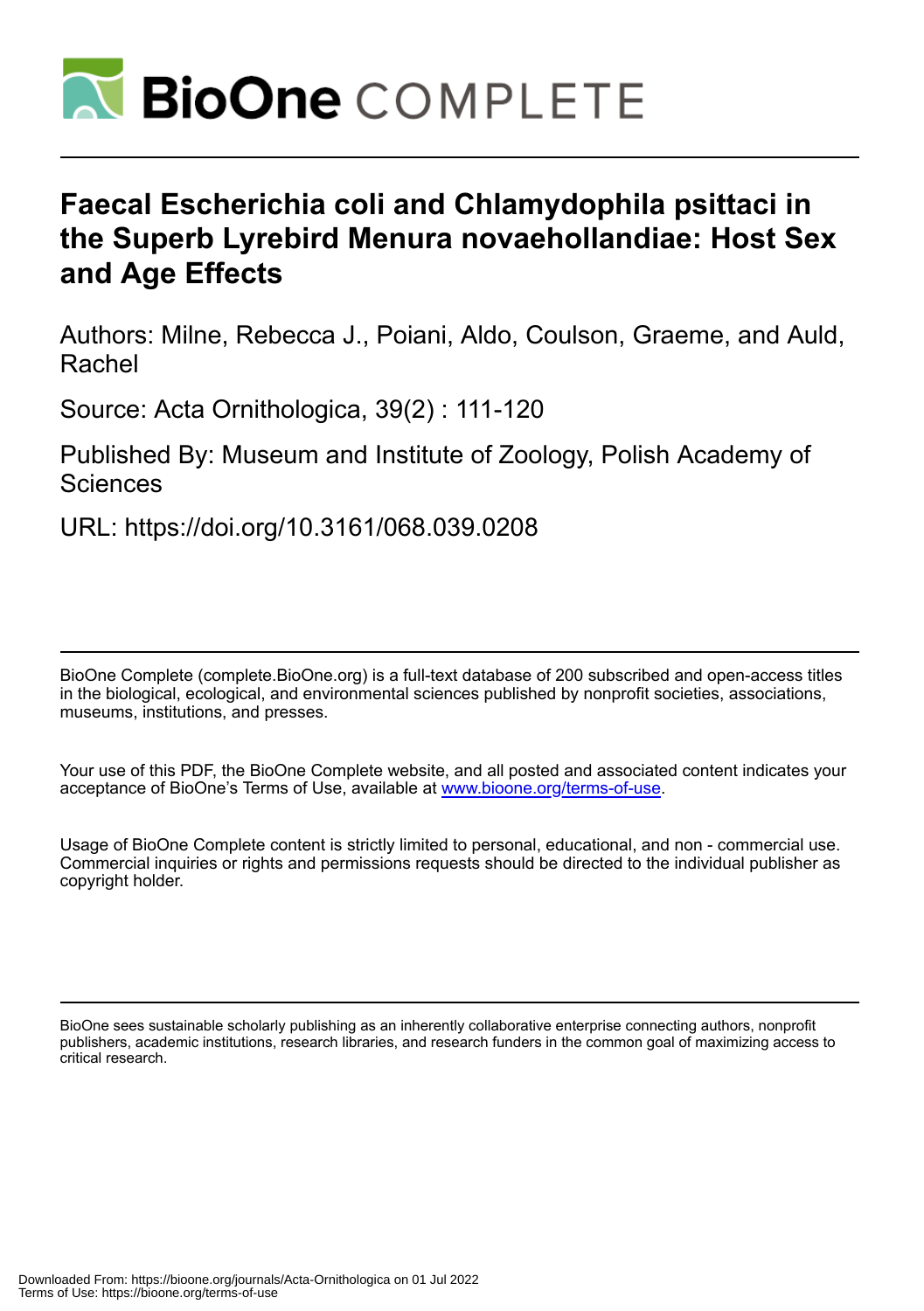# **Faecal** *Escherichia coli* **and** *Chlamydophila psittaci* **in the Superb Lyrebird** *Menura novaehollandiae***: host sex and age effects**

# Rebecca J. MILNE<sup>1</sup>, Aldo Pојамі<sup>2</sup>, Graeme Coulson<sup>1</sup> & Rachel Auld<sup>3</sup>

1Department of Zoology, University of Melbourne, Victoria 3010, AUSTRALIA 2Faculty of Science, Technology and Engineering, La Trobe University, Mildura, Victoria 3502, AUSTRALIA 3Department of Primary Industries, Attwood, Victoria 3049, AUSTRALIA

#### **Milne R. J., Poiani A., Coulson G., Auld R. 2004. Faecal** *Escherichia coli* **and** *Chlamydophila psittaci* **in the Superb Lyrebird** *Menura novaehollandiae***: host sex and age effects. Acta Ornithol. 39: 111–120.**

**Abstract.** The Superb Lyrebird is a sexually dimorphic passerine that although is not considered endangered, it has been declining in population size since the 1940s due primarily to urban development. Recent reports suggest that lyrebirds may be threatened by chlamydial infection. We studied levels of faecal infection by two microparasites in lyrebirds: *Chlamydophila psittaci* and *Escherichia coli* in the Sherbrooke Forest, south-eastern Australia. Fresh faecal samples were obtained from 33 lyrebirds (15 adult females, 13 adult males and 5 juveniles) — estimated of 27.5% of the population, all of them tested negative to *Ch. psittaci*. *E. coli* prevalence was compared between adult males and females and no difference was found. This result is expected, for instance, if *E. coli* is sexually transmitted and lyrebirds are promiscuous. Trends for juveniles to be more parasitized than adults were detected, but they were statistically not significant. Behavioural analyses of video footage indicate that *E. coli* infected birds did not allocate more or less time to any of the activities considered than did non infected birds. This might suggest that *E. coli* infection in lyrebirds is relatively benign, and behavioural effects may thus be subtle. No significant differences were found in specific measurements of foraging behaviour but non infected birds tended to scratch more frequently than infected birds.

**Key words:** Superb Lyrebird, *Menura novaehollandiae*, pathogens, *Escherichia coli*, bacteria, *Chlamydophila psittaci*, Chlamydia

Received — July 2004, accepted — Oct. 2004

### INTRODUCTION

The relationship between animals and their parasites can be very complex. All animals have parasites, but the level and ways parasites impact on their hosts vary (Loye & Zuk 1991, Clayton & Moore 1997). The study of host-parasite relationships has gone through important developments in the last decade (Zuk 1992, Loye & Carrol 1995, John 1997). Research has focussed on the effect parasites have on physiology, survival, reproduction and behaviour of their hosts and the defences hosts develop to protect themselves against parasite infection (see Clayton & Moore 1997 for a review). Some general trends indicate that hosts and parasites undertake co-evolutionary arms-races which may lead to extinction of

of the two (Hamilton & Zuk 1982, Fenner & Kerr 1994, Waldenstrom et al. 2002). Co-evolutionary arms races may result in adaptations of the taxa engaged in the interaction, thus the parasite may evolve new mechanisms that enhance its ability to exploit its host (Dwyer et al. 1990, Fenner & Kerr 1994) and the host may evolve new or better defence mechanisms against the parasite (Van Riper et al. 1986, Moore 1995).

Through their negative effects on reproduction and survival of individuals, parasites may have negative effects on population sizes and viability of a range of animals, including birds (Spalding & Forrester 1993, Dobson & Hudson 1995, Banko et al. 2001, Biggins & Kosoy 2001, Cassinello et al. 2001, Baker et al. 2002; but see Shutler et al. 1996).

the parasite, the host, or both, or to the coexistence and than females in some species (Borgia & borgia)<br>Downloaded From: https://bioone.org/journals/Acta-Ornithologica on 01 Jul 2022 Male birds seem to be more heavily parasi-Terms of Use: https://bioone.org/terms-of-use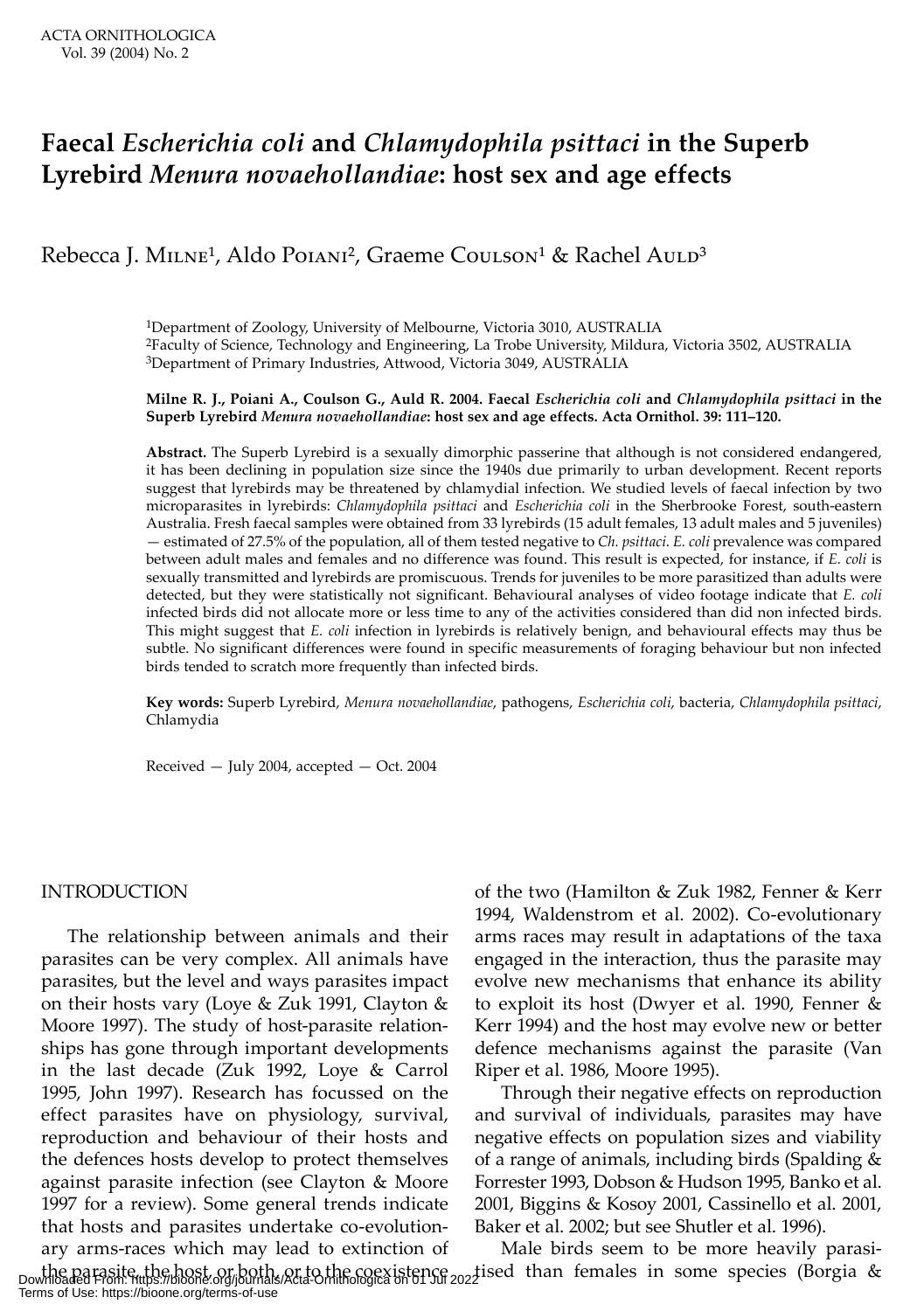Collis 1989, Rozsa et al. 1996), perhaps as a result of interactions between steroid hormones and the immune system (Zuk & Maclean 1996, Hillgarth & Wingfield 1997). However, other studies have not detected sex biased parasitism in birds (Potti & Merino 1995, Lee et al. 2004, Proctor & Jones 2004), whereas other works have found a female bias in parasitism (Wheeler & Threlfall 1986).

 One category of parasites that has received relatively little attention so far is that represented by the sexually transmitted cloacal microorganisms. Harmful bacteria, viruses and yeast are known to reside in the cloaca of avian species. The cloaca is the route for faecal as well as semen discharge, giving cloacal microorganisms the potential to be sexually transmitted in birds (Poiani & Wilks 2000a, 2000b, Poiani & Gwozdz 2002, Poiani 2002). Cloacal contact during copulation in birds tends to bias transmission of venereal microorganisms from male to female, although the final level of infection detected in both sexes will be also a function of the number of partners individuals of each sex have and the ability of males and females to clear their body from invading microparasites (e.g. through activation of their immune system).

As well as sex, age classes can also show differences in the level of parasite infection. Juvenile birds may be more infected than adult birds, due, for instance, to their immune system not being fully developed (Lung et al. 1996, Zheng et al. 1997, Zheng & Yoshimura 1999). Borgia & Collis (1989), studying male Satin Bowerbirds *Ptilonorhyncus violaceus* found older males to have fewer parasites than younger males. In addition to sexual transmission, cloacal microorganisms also have the potential to be transmitted through faecal contamination in the soil, especially at high population densities of the host (Poiani & Wilks 2000b). This effect will be compounded in species that are ground foragers. Moreover, young birds may also have had parasites passed on to them from infected mothers through egg contamination. This is most commonly documented in poultry in regards to *Salmonella enteritidis* infection (Suzuki 1994).

Parasites may affect physiological and/or morphological traits of their hosts, but they may also affect the host's behaviour (e.g. Latta 2003). For instance, parasitized birds at risk of decreasing their body condition are expected to increase the time spent in foraging at the expense of other activities such as sexual displays (e.g. Belthoff & Duffy 1998).

(Kirkpatrick & Ryan 1991). An infected male may be less successful at attracting females than a parasite-free male, and studies have shown that often females prefer males that are less parasitised (Clayton 1990). If parasitised birds are less efficient at obtaining mates, then they are expected to divert their time and energy to activities more beneficial than sexual behaviours. Activities aimed at overcoming the infection and maintain body condition, such as foraging, should be given preference by parasitized individuals. Finally, if parasitised birds have decreased immune competence due to microbial infection, then they would be more susceptible to secondary infections by ectoparasites, and would hence preen more than uninfected birds. Preening is known to be an anti-ectoparasite defence mechanism in birds (Clayton 1991, Rozsa 1993, Christe et al. 1996).

We aim at studying the degree of *Chlamydophila psittaci* and *Escherichia coli* faecal infection in the Superb Lyrebirds, and to determine the age, sex and behavioural correlates of infection.

## MATERIALS AND METHODS

#### **Species and study site**

The Superb Lyrebird is a passerine belonging to the family Menuridae that can be found from southern Queensland to Victoria (Australia) in subtropical and temperate rainforests, and in dry sclerophyll forests (Robinson & Curtis 1996, Higgins et al. 2001). Lyrebirds are considered a polygynous species, exhibiting a dispersed lek behaviour, although there is some speculation in that they may be promiscuous (Kenyon 1972, Robinson & Frith 1981, Robinson 1991). The females care for the young unaided, the male having no involvement in nesting, feeding or raising the chicks (Robinson & Frith 1981).

Lyrebirds are a sexually dimorphic species. Males, females and juveniles differ in size and plumage (Higgins et al. 2001). The two striking features males use in courtship are their spectacular tail plumage (e.g. Smith 1965, 1999, Higgins et al. 2001), as well as their beautiful song, much of which is accurate mimicry of many other bird species (Powys 1995, Robinson & Curtis 1996). These two features are essential to the male lyrebird courting display. The vocal displays are also used by males in territorial defence (Powys 1995, Robinson & Curtis 1996).

Behavioural responses to parasitism have also been studied in the context of sexual selection <sub>202</sub>be influencing the decline of some superb lyre-<br>Downloaded From: https://bioone.org/journals/Acta-Ornithologica on 01 Jul 2022 Recent research suggest that a factor that may Terms of Use: https://bioone.org/terms-of-use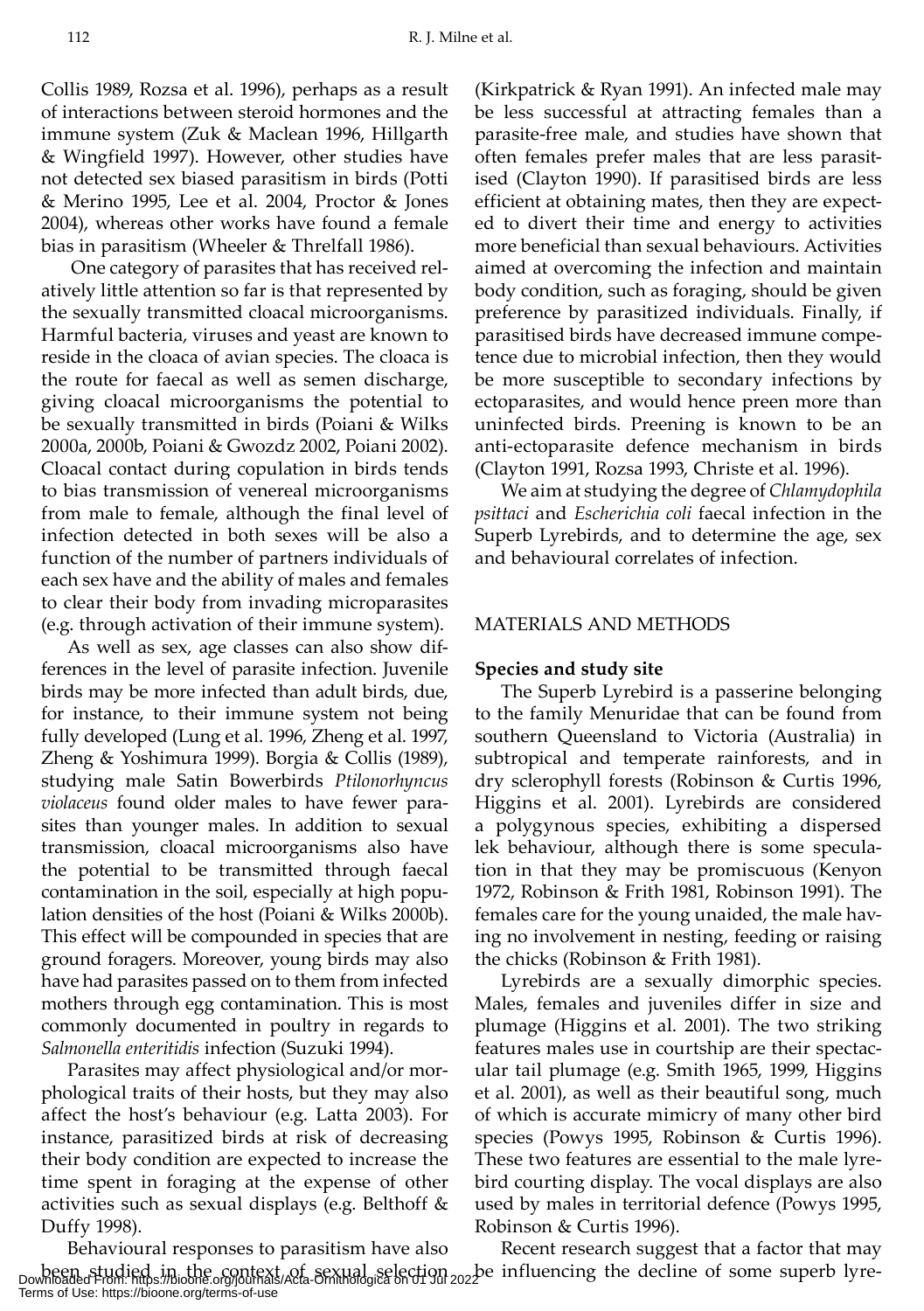bird populations may be *Chlamydia/Chlamydophila* infection (Holz et al*.* 2003).

Chlamydiosis, also known as psittacosis and ornithosis, is a ubiquitous disease of birds and is caused by the gram negative bacterium *Chlamydia/Chlamydophila* (e.g. *Chlamydophila psittaci*) (Weisburg et al. 1986). The disease affects the eye as well as the respiratory, genital and gastrointestinal tracts (Mardh et al. 1989). The former genus *Chlamydia* has recently been split into two: *Chlamydia* and *Chlamydophila* (Everett 2000).

*Ch. psittaci* is known to cause disease in a wide range of bird species (Holz et al*.* 2003), especially psittaciforms (e.g. Crimson Rosella *Platycercus elegans*). Holz et al*.* (2003) suggested that the Crimson Rosella might be involved in the transmission of *Chlamydophila/Chlamydia* in the lyrebird population. However, Archbold (2003) did not detect the bacterium in a sample of 25 Crimson Rosellas.

To date, *Escherichia coli* infection has not been studied in the Superb Lyrebird. However, this may also be a bacterium worthwhile studying in this species as birds have been found to be easily infected by the microorganism (Best et al*.* 2003, Gordon & Cowling 2003). Pathogenic *E. coli* are usually associated with poultry (Gross 1991) but they may also be found in wild passerines (Gordon & Cowling 2003). The pathogen has

adapted very well to surviving in faeces, and has been known to also persist for months in soil and grass (Duffy 2003). There is no account of the diseases *E. coli* causes in wild Australian birds, but experiments conducted by Gomis et al*.* (1997) found that diseases which resulted from *E. coli* inoculations in chickens were primarily avian cellulitis and septicaemia, along with other lesions. In a recent work, Gordon & Cowling (2003) studied *E. coli* infection in 27 Australian bird species concluding that major variables such as living in close association with humans, body size and diet that account for about 65% of variation in *E. coli* prevalence in mammals, explained only 21% of *E. coli* prevalence variation in birds. This suggests that other variables (e.g. mating system) may affect prevalence of *E. coli* in birds; for instance, Gordon & Cowling (2003) report that one of the highest prevalence values of *E. coli* in their sample was found in *Malurus cyaneus*, a very small (10 g) but highly promiscuous passerine. In birds, they detected strains in the four A, B1, B2 and D *E. coli* groups, all of which are known to be pathogenic in vertebrates (Gordon & Cowling 2003). Although some *E. coli* strains can be pathogenic to vertebrates not all of them are. Given the ability of *E. coli* to survive outside its host, it can potentially be transmitted between



Fig. 1. Location of the Dandenong Ranges National Park (DRNP) in the state of Victoria (Australia) and Sherbrooke Forest map (in the DRNP) showing sampling location of *M. novaehollandiae* faeces. Downloaded From: https://bioone.org/journals/Acta-Ornithologica on 01 Jul 2022 Terms of Use: https://bioone.org/terms-of-use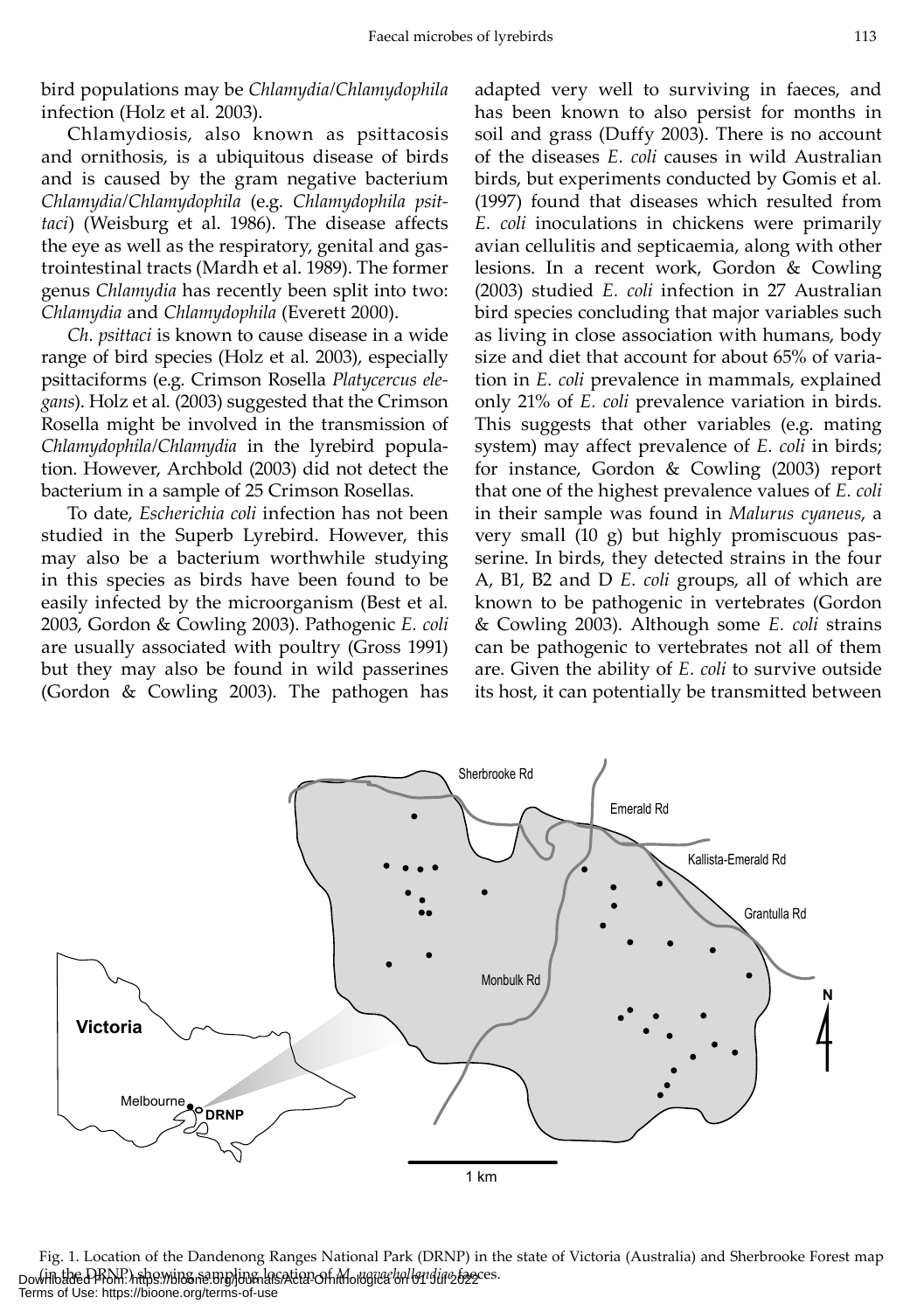hosts by at least two routes: directly through sexual transmission and indirectly through soil contamination.

The study was conducted in the Sherbrooke Forest, in the Dandenong Ranges National Park (DRNP) (38°55'S, 145°13'E; see Fig. 1) from July to September 2003. This ensured sampling was carried out during the breeding season. All sampling was conducted from 7.30 a.m. until 1.00 p.m. The estimated population size of lyrebirds in the DRNP is 120 individuals (Lyrebird Survey Group, unpublished data).

# **Data Collection**

For each lyrebird studied a faecal sample was collected and video footage recorded. Faecal samples, rather than cloacal swabs, were taken as lyrebirds are not easily caught. Video footage was obtained in order to carry out behavioural analyses. No two birds of the same class (male, female or juvenile) were sampled in the same location unless banded, and sites were chosen as far away as possible (Fig. 1). To determine the probability of pseudoreplication, an average of male lyrebird home ranges was taken from the literature and found to be just under 300 meters in radius (Smith 1968, Robinson & Frith 1981, Reilly 1988). Thus unbanded, same sex birds found at a distance smaller than 300 m apart where considered likely to be the same individual. Two pairs of adult male birds were found to be within this distance of each other. The same approach was used for female birds. We do not have precise information on size of female territories, but they are smaller than males', thus by taking the 300 m threshold to be valid for females as well we are using a conservative approach. No female birds were found within this distance of each other. Of the five juvenile birds sampled, three of them were banded and could thus be identified as different individuals. Two juveniles were not banded, but were sampled on opposite sides of the park (greater than 3 km apart). Thus, of the 33 birds sampled only two birds were within the possibility of being duplicate samples and so the probability of pseudo replication in the study was only 6%.

A total of 13 male, 15 female and 5 juvenile birds were sampled. Once a bird was located, filming began using a Sony digital handy cam (DCR-VX1000E). If the bird defecated during filming, faeces location was marked by a volunteer standing by, once the bird had moved far enough from the faeces that recording would not be dis-

Terms of Use: https://bioone.org/terms-of-use

the bird was out of sight. Then the faeces were collected. If the bird did not defecate within the 10 minute interval, filming was stopped at the end of the 10 minutes period and the bird was watched until it did defecate.

Collection of faecal samples follows Archbold's (2003) procedure. A standard amount of faeces (approximately 0.2 ml) was scooped up using a clean plastic spoon and stored in a 1 ml cryotube. In addition to this, an associated soil sample was also taken for each faecal sample obtained. Soil samples were at least two metres from the faecal sample and were not less than two metres from any other faeces. Soil samples were at least equal in volume to the faecal samples and stored and labelled consistently. All samples were stored in a container with ice for the duration of the rest of the sampling trip. The lyrebird's age, sex, and colour band combinations were recorded, as well as the time the faecal sample was collected. At the end of each field trip faecal samples were delivered to the Victorian Institute of Animal Science (VIAS) in Atwood for analysis and soil samples stored in a freezer at -70°C. Five soil samples associated with positively tested faecal samples were later tested at VIAS. We could only analyse 5 soil samples due to budgetary constraints and we chose soil samples associated with *E. coli*positive faecal samples in order to maximise the probability of detecting *E. coli* in the soil, thus making this a conservative test of the potential for *E. coli* to be transmitted to the birds through soil contamination. Soil samples were also tested for *Ch. psittaci*.

# **Microbiological analyses**

All faecal samples were processed within two to four hours following their arrival into the laboratory.

**Test for chlamydial antigen**. Faecal and soil samples were tested for chlamydial antigen using a commercial direct immunofluorescence test (Imagen™ Chlamydia) according to recommendations indicated by the manufacturer (DakoCytomation Ltd, UK). The kit used includes a positive control. Specimens were incubated with the fluorescent isothicyanate (FITC) conjugated reagent for 15 minutes. The excess reagent was then removed by washing with phosphate buffered saline (PBS). Stained areas were then mounted and viewed using epifluorescence illumination to determine if *Chlamydia* was present.

rupted. Filming continued for 10 minutes or until<br>Downloaded From: https://bioone.org/journals/Acta-Ornithologica on 01 Jul 2022f each sample was taken. Samples were then **Culture and identification of** *E. coli.* A swab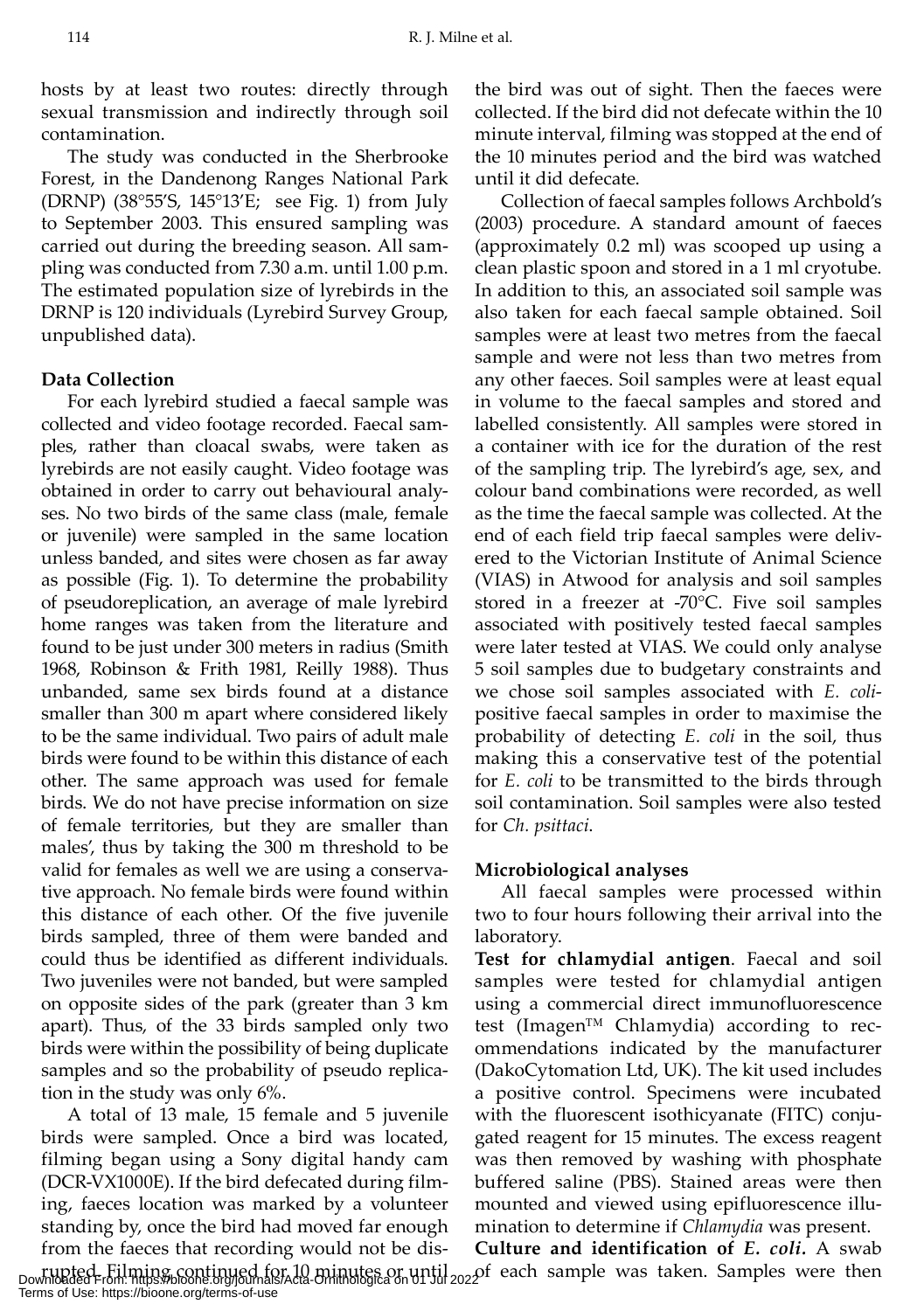cultured onto Sheep Blood Agar (SBA) (Oxoid Australia) and incubated aerobically for 24 hours at 37°C. Colonies which were morphologically consistent with *E. coli* were selected for confirmation. Confirmation consisted of culturing on MacConkey Agar No. 3 (Oxoid Australia) and performing the following tests: lysine decarboxylase test, urea broth test, indole test, motility by culture, citrate utilisation, methyl red test and Vogues-Proskauer (VP) test (Quinn et al. 1994).

Colony Forming Units (CFUs); i.e. the number of colonies counted on the growth plate, were expressed as categorical variables in the analyses due to the difficulty of producing exact counts of number of colonies, especially when growth was intense. The categories are as follows:  $N - n0$ colony growth,  $L -$  light colony growth  $(0 < L \le 20)$ CFU),  $M$  — moderate colony growth (20 CFU <  $M \leq$ 200 CFU) and  $H$  — heavy growth (200 CFU < H).

### **Transcription of video data**

Transcription was carried out by RJM. At the time of transcription, she was not aware of the outcome of the microbiological analyses, therefore the behavioural data was transcribed blind.

**Time budget**. The recording of each bird from videotapes was timed using a stop watch. The section for a given bird was then rewound and played again. This time a stop watch was used to time the periods when the bird was not visible on the tape, and this time was subtracted from the total time to give an exact time that the bird was visible on tape. This was done as behavioural activities sometimes overlapped. The tape was then rewound again and each behavioural activity was timed. The activities were categorised as follows: foraging — scratching the ground and litter for invertebrates; preening — fluffing feathers, shaking tail (not associated with the tail shimmying of courting displays), scratching, and ruffling feathers with the beak; sexual courting behaviour — male lyrebird displaying and performing its traditional courting ritual; sexual fighting behaviour — males or females aggressively attacking and/or squawking at each other; vigilance — head is up, and the bird is looking around; vocalising — singing and other vocalisations not associated with the courting display; and moving — walking, running or flying from one area to another. Time spent in each activity was calculated as a proportion of the total time the lyrebird was visible on the tape.

**Foraging.** Each footage of foraging bouts was replayed and assessed. Any sections showing a *a egory of "infected birds"*. There were 69.23 % (9/13) Downloaded From: https://bioone.org/journals/Acta-Ornithologica on 06Jul 2022 gory of "infected birds". There were 69.2 Terms of Use: https://bioone.org/terms-of-use

good, clear view of the bird foraging (i.e. both feet and head were clearly visible) were timed again. For each section the number of prey items obtained (counted by the bird's head dipping down to the soil) and scratches were counted. Separate sections of tape for any one bird contributed to the data set for that bird  $(n = 13 \text{ birds})$ . Three variables were analysed: scratches per second, prey items per second and scratches per prey item.

#### **Data analyses**

Sex and age differences between infected and non-infected birds were tested using Fisher's exact tests and Kolmogorov-Smirnov two sample tests. For behavioural analyses, all proportions of time allocated to each behaviour were arcsin $\sqrt{x+2}$ transformed and two-way Analyses of Variance (ANOVA) were used to determine differences for each category of behaviour.

Data for the sub-categories of foraging behaviour were log-transformed to obtain stability of variance. All three sub-categories were analysed using a two-way ANOVA. For all ANOVAs, the critical value  $\alpha$  was not corrected to account for the number of tests, as sample sizes, although larger than those used by Archbold (2003), were still relatively small given the large variances, thus affording low power to each test. Summary statistics will be reported as mean ± standard deviation, sample size.

#### RESULTS

A total of 33 lyrebirds (representing ca. 27.5% of population in study area) were tested for *Ch. psittaci* and *E. coli* infection. None of the samples tested positive for *Ch. psittaci*. Although we collected 33 soil samples (one for each faecal sample) only 5 of them could be analysed due to budgetary constraints. We analysed soil samples associated with positive faecal samples in order to maximise the probability of detecting faecal soil contamination, however all of the five soil samples analysed tested negative for both *Ch. psittaci* and *E. coli*.

### **Sex and age class effects on** *E. coli* **infection**

For *E. coli* infection each bird was assigned a categorical value of N, L, M or H based on CFU counts as described in the Methods section (frequency of infection  $-$  see Fig. 2). In an initial analysis all categories of positive infection (L, M and H) were grouped together as one single cat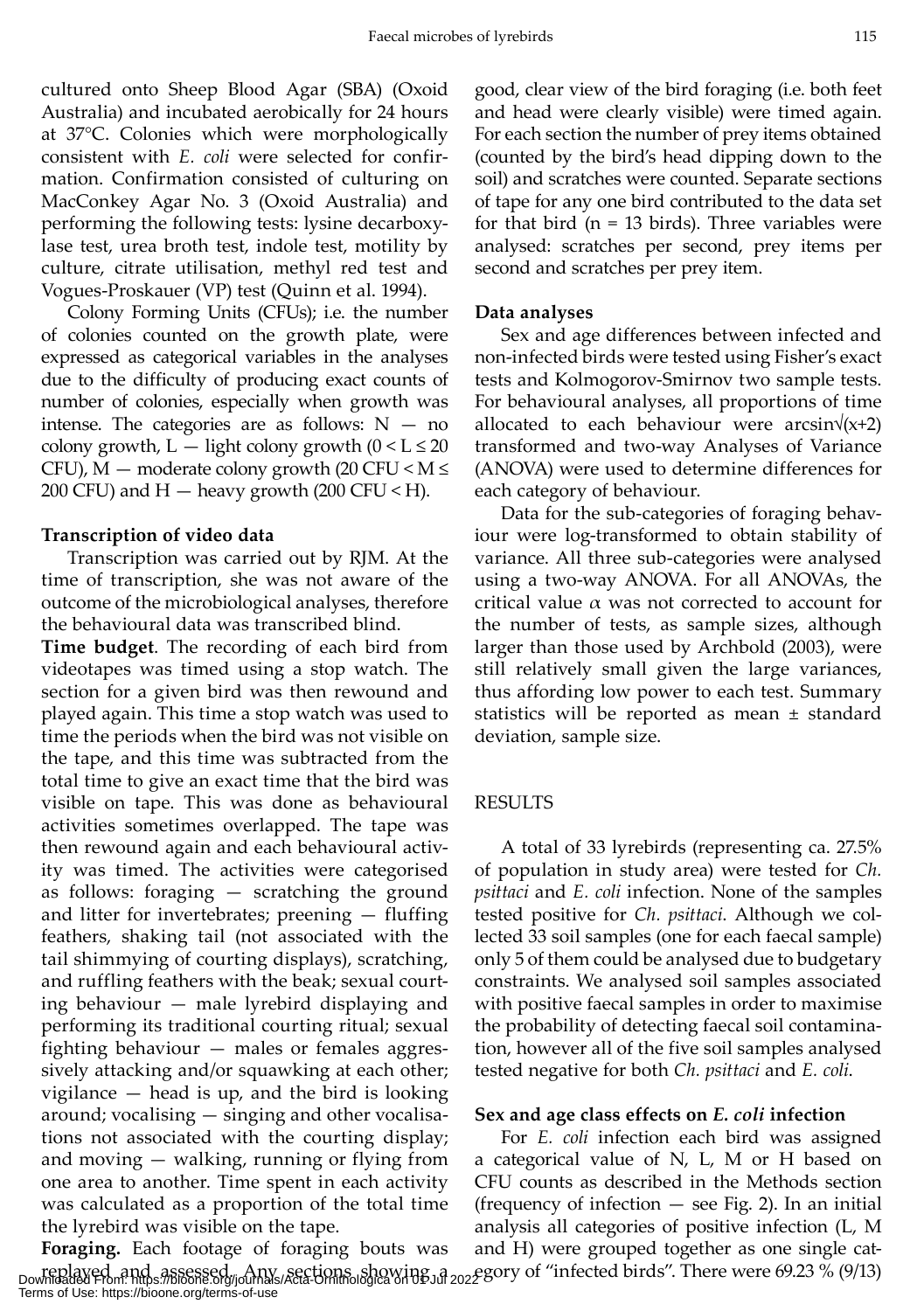of males infected with *E. coli* compared to 66.67% (10/15) females. This difference was not significant (Fisher's exact test:  $p = 1.00$ ). A more detailed analysis that compares the frequency distributions of males and females across the four infection categories indicates that males were not significantly different from females (Kolmogorov-Smirnov two sample test:  $D_{13,15} = 0.11, P > 0.10, Fig. 2$ ).



Fig. 2. Frequency of *M. novaehollandiae* adult male, adult female, and juvenile faeces infected at various intensities of *E. coli.* N — no colony growth, L — light colony growth, M — moderate colony growth,  $H$  — heavy growth (see text for details).

There were 80% (4/5) of juveniles infected with *E. coli* compared with 67.86% (19/28) of adults. However, this trend was not significant (Fisher's exact test:  $p = 1.00$ ). Adults and juveniles were not significantly different across the range of levels of *E. coli* infection (Kolmogorov-Smirnov two sample test:  $\chi^2$ <sub>2</sub> = 2.52, p > 0.20).

# **Differences in behaviour between**  *E. coli* **infected and non-infected lyrebirds**

**Foraging.** The results show that *E. coli* infected lyrebirds do not allocate more of their time to foraging (proportion of time spent foraging:  $0.49 \pm 1$ 0.07, n = 23) than non infected birds  $(0.45 \pm 0.12, n$ = 10) (two-way ANOVA:  $F_{1,27} = 0.05$ , p = 0.82). Nor was there any difference in allocation to time spent foraging between males  $(0.57 \pm 0.09)$ , n = 13), females  $(0.34 \pm 0.09, n = 15)$  and juveniles  $(0.67 \pm 0.16, n = 5)$ (two-way ANOVA:  $F_{2,27} = 1.75$ , p = 0.19). The interaction was also not significant ( $F_{2,27} = 0.42$ , p = 0.66).

to fighting , between infected (proportion of time spent fighting:  $0.04 \pm 0.04$ , n = 23) and non infected birds (0, n = 10) (two-way ANOVA:  $F_{1,27} = 0.15$ ,  $p = 0.69$ ). Nor was there a significant difference between males (0, n = 13), females (0.06  $\pm$  0.06,  $n = 15$ ) and juveniles  $(0, n = 5)$  (two-way ANOVA:  $F_{2,27}$  = 0.25, p = 0.77). The interaction between individuals and infection was also not significant  $(F_{2,27} = 0.25, p = 0.77)$ .

**Sexual behaviour: displaying.** There was no significant difference in time allocated to sexual displaying behaviour between infected (proportion of time spent displaying:  $0.06 \pm 0.04$ , n = 23) and non infected  $(0, n = 10)$  lyrebirds (two-way ANOVA:  $F_{1,27}$  = 1.190, p = 0.28). There was also no significant difference between females  $(0, n = 15)$ , males  $(0.04 \pm 0.04, n = 13)$  and juveniles  $(0.16 \pm 0.16, n = 13)$ n = 5) (two-way ANOVA:  $F_{2,27} = 0.41$ , p = 0.66). The interaction between individuals and infection was also not significant ( $F_{2,27} = 0.49$ , p= 0.66).

**Vigilance.** Female birds were significantly more vigilant (proportion of time spent vigilant:  $0.20 \pm$ 0.07, n = 15 ) than male birds  $(8.33 \times 10^{-4} \pm 8.32 \times 10^{-4})$ , n = 13) and juvenile birds (0.02 ± 0.01, n *=* 5), (two-way ANOVA:  $F_{2,27} = 4.59$ , p = 0.01). However, there was no significant difference between infected  $(0.07 \pm 0.03, n = 23)$  and non infected birds (0.10 ± 0.03, n = 10) (two way ANOVA:  $F_{1,27}$  $= 0.11$ ,  $p = 0.73$ ). There was also a no significant interaction between individuals and infection  $(F_{2,27} = 0.16, p = 0.85).$ 

**Vocalising.** Uninfected lyrebirds did not spend significantly more time vocalising (proportion of time spent vocalising:  $0.19 \pm 0.09$ , n = 10) than infected lyrebirds  $(0.07 \pm 0.03, n = 23)$  (two-way ANOVA:  $F_{1,27}$  = 0.50, p = 0.48). Nor was there a significant difference between adult male  $(0.22 \pm 0.09)$ , n = 13), adult female  $(0.06 \pm 0.03, n = 15)$ , or juvenile birds (0, n = 5) (two-way ANOVA:  $F_{2,27}$  = 2.16, p = 0.13). There was also no significant interaction between the two variables  $(F_{2,27} = 0.21, p = 0.81)$ .

**Preening.** *E. coli* infected birds did not allocate more time to preening (proportion of time spent preening:  $0.07 \pm 0.03$ , n = 23) than uninfected birds  $(0.004 \pm 0.002, n = 10)$  (two-way ANOVA:  $F_{1,27} = 0.76$ )  $p = 0.39$ ). There was also no difference in the time allocated to preening between males  $(0.02 \pm 0.01)$ ,  $n = 13$ , females  $(0.09 \pm 0.05, n = 15)$  and juveniles  $(0.002 \pm 0.002, n = 5)$  (two-way ANOVA:  $F_{2.27} = 0.63$ ,  $p = 0.53$ ). The interaction was not significant ( $F_{2,27}$ )  $= 0.37$ ,  $p = 0.69$ ).

**Sexual behaviour: fighting.** There was no sigmificant difference, in regard to the time allocated  $_{202}$ tion of time spent moving:  $0.06 \pm 0.01$ , n = 23) Downloaded From: https://bioone.org/journals/Acta-Ornithologica on 01 Jul 2022 **Moving.** Time allocated to moving between one location and another between infected (propor-Terms of Use: https://bioone.org/terms-of-use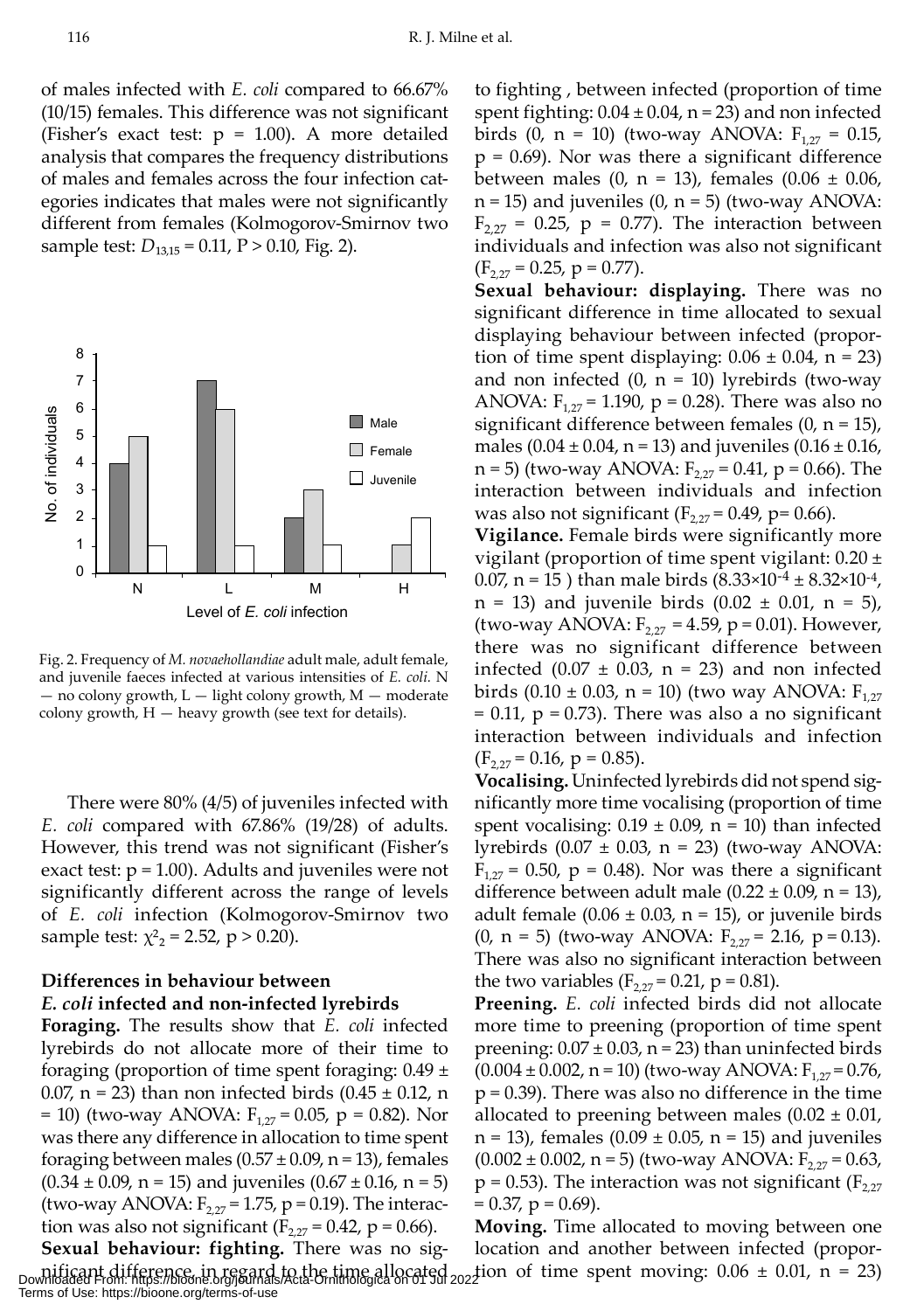and uninfected birds  $(0.13 \pm 0.04, n = 10)$  was not significantly different (two-way ANOVA:  $F_{1,27}$  = 0.88, p = 0.35). However, adult female birds  $(0.12 \pm 0.02, n = 15)$  tended to spend more time moving than adult male birds  $(0.05 \pm 0.02, n = 13)$ or juvenile birds  $(0.04 \pm 0.01, n = 5)$ , but this trend was marginally not significant (two-way ANOVA:  $F_{2,27}$  = 2.53, p = 0.09). There was no significant interaction between individual and infection variables ( $F_{2,27}$  = 0.31, p = 0.73).

## **Foraging efficiency**

**Scratches per second.** Lyrebirds not infected with *E. coli* tended to scratch more frequently (1.50 ± 0.26 scratches per second,  $n = 4$ ) than infected birds  $(1.30 \pm 0.06, n = 9)$  but this result was marginally non significant (two-way ANOVA:  $F_{1,9} = 3.58$ ,  $p = 0.09$ ). Adults (1.37  $\pm$  0.07, n = 10) and juveniles  $(1.35 \pm 0.16, n = 3)$  did not differ in scratching frequencies (two-way ANOVA:  $F_{1,9} = 0.03$ , p = 0.84). The interaction between age and infection was also not significant ( $F_{1,9}$  = 1.25, p = 0.29).

**Prey items per second.** No significant difference for rate of prey items caught was found between infected  $(0.24 \pm 0.05$  prey items caught per second,  $n = 9$ ) and non infected (0.17  $\pm$  0.03,  $n = 4$ ) lyrebirds (two-way ANOVA:  $F_{1,9} = 0.85$ , p = 0.38). Nor was there a difference between adults  $(0.23 \pm 0.03)$ ,  $n = 10$ ) and juveniles  $(0.19 \pm 0.02, n = 3)$  (two-way ANOVA:  $F_{1,9}$  = 0.30, p = 0.59). The interaction was also not significant ( $F_{1,9} = 0.009$ , p = 0.92).

**Scratches per prey item.** Non infected birds did not scratch more frequently for each prey item caught  $(9.49 \pm 1.51$  scratches made per prey item caught,  $n = 4$ ) than infected birds (6.78  $\pm$  1.63, n  $= 9$ )(two-way ANOVA: F<sub>19</sub> = 1.79, p = 0.21). There was also a not significant difference for the number of scratches made per prey item caught for adults (7.62  $\pm$  1.55, n = 10) and juveniles (7.59  $\pm$ 1.87, n = 3) (two-way ANOVA:  $F_{1,9} = 0.14$ , p = 0.71). There was no significant interaction between age and infection ( $F_{1,9} = 0.14$ ,  $p = 0.71$ ).

### DISCUSSION

# *Ch. psittaci* **infection in the Superb Lyrebird**

None of the samples tested positive for *Ch. psittaci*, a result consistent with the work of Archbold (2003). Archbold (2003) listed a couple of reasons as to why her study did not detect *Ch. psittaci* in lyrebirds. One of them was that the faecal material collected produced high level of PCR inhibition. In our study an immunohistochemi-<br>Downloaded From: https://bioone.org/journals/Acta-Ornithologica on 01 Jul 2022 an explain up to 65% of variability (Gordon & Terms of Use: https://bioone.org/terms-of-use

cal technique was used, which overcame the problem of PCR inhibition. Cloacal swabs were also taken from Crimson Rosellas in the DRNP during Archbold's (2003) study and all tested negative for *Ch. psittaci*; in Crimson Rosellas DNA extracted from cloacal swabs showed very low PCR inhibition (Archbold 2003). Thus although Crimson Rosellas are suspected to play a role in transmission of the bacterium to lyrebirds (Holz et al*.* 2003) there are no reasons to believe that virulent *Ch. psittaci* strains are endemic in avian populations of the DRNP. If this is so, then superb lyrebirds of the DRNP may lack immune defences against pathogenic *Ch. psittaci,* and their health may be severely affected by the occasional introduction of virulent strains of the bacterium in the Park by, for instance, feral or domestic mammals or native birds such as psittaciforms. In cases where the introduction may have occurred, and the *Ch. psittaci* strain was virulent enough, any infected birds, lacking immune defences against the pathogen, may have died before transmission to other lyrebirds was possible. This would explain both the occasional finding of *Ch. psittaci*-positive dead lyrebirds (n = 3, Archbold 2003), the lack of immunity against *Ch. psittaci* and the undetectable levels of prevalence of *Ch. psittaci* in the host population.

# *E. coli* **infection in adult males and females**

It was expected that males would be more infected than females due to, for instance, the immunosuppressive effects of androgens, a pattern described in previous studies of parasitism in bird populations (e.g. Borgia & Collis 1989). Although our results show that adult males are slightly more infected than adult females, the difference in *E. coli* prevalence between sexes is not significant. One potential explanation for this pattern may reside in the mating system of the lyrebird. It has been suggested that the lyrebird is polygynous, however there are arguments in favour of the possibility that the species is promiscuous (Kenyon 1972, Robinson & Frith 1981, Robinson 1991). In promiscuous species both sexes copulate repeatedly with several partners, a pattern that may favour (everything else being equal) a more even probability of infection between sexes. Incidentally, mating system effects could also explain why major variables such as body mass, vicinity to humans and diet can only explain 21% of variability in *E. coli* prevalence across avian species, whereas in mammals it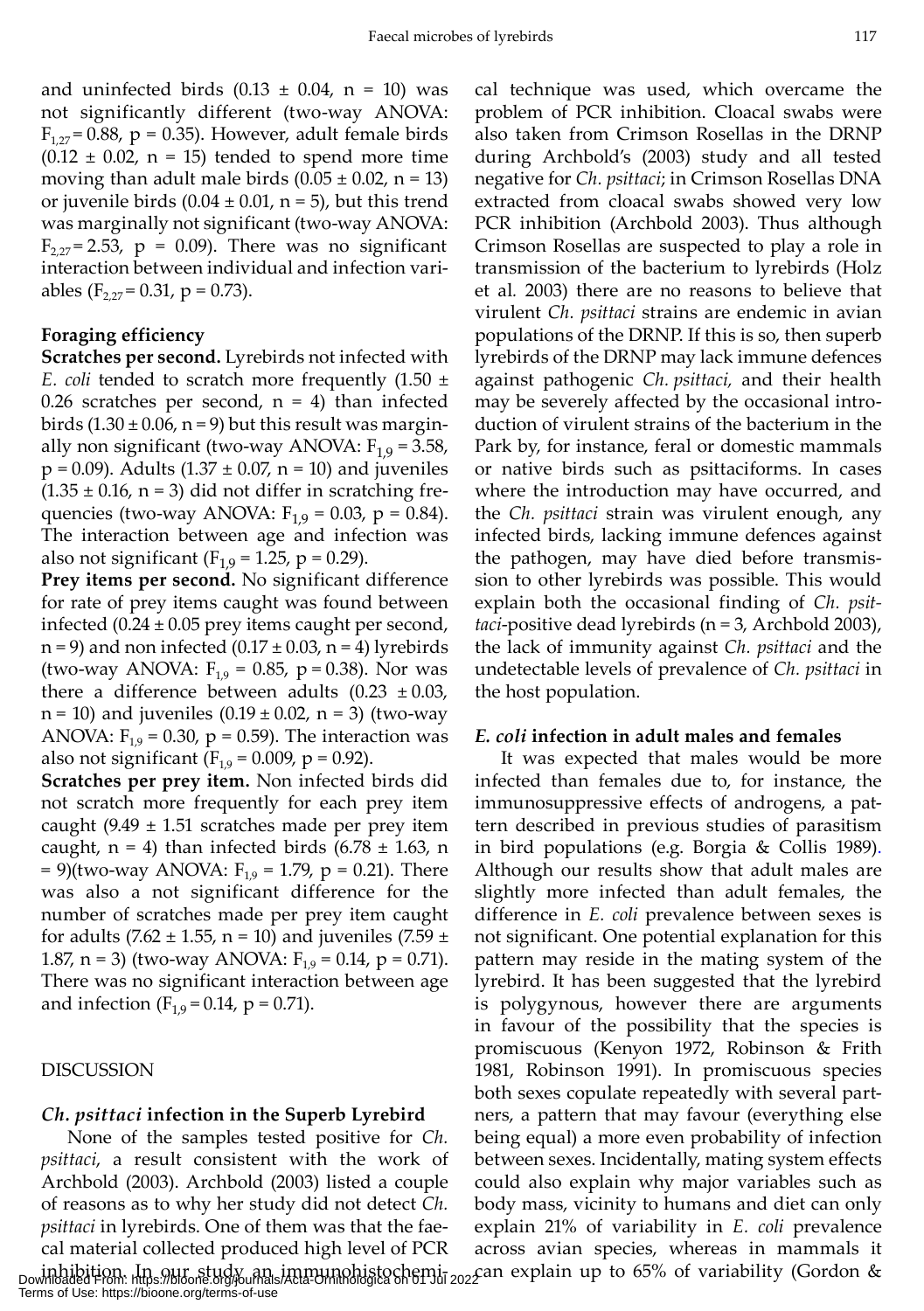Cowling 2003). The presence of a cloaca in birds can favour sexual transmission of *E. coli* which will be affected by the species' mating system.

## *E. coli* **infection in juveniles and adults**

There was a slight trend for juveniles to be more infected than adults, a trend expected from the hypothesis that juveniles may have a less developed immune system. However, the difference was not significant. The immunosuppressive effect of stress hormones such as corticosterone and perhaps sexual hormones such as testosterone in adult males might be a factor decreasing the differences between adults and juveniles during the breeding season. If this is the case, the difference between adults and juveniles should increase during the non-breeding season, when gonads are regressed and less testosterone should appear in circulation in adults, and they are not under the stress of reproductive activities such as displays and agonistic behaviours (Hillgarth & Wingfield 1997). During the non-breeding season the main differences between adults and juveniles may be explained by differences in the relative maturation of their immune system. Differential exposure to the parasite may also explain differences in infection rates among hosts (e.g. Getty 2001, Staszewski & Boulinier 2004), but this would require habitat segregation between adults and juveniles, especially during the breeding season. Although adult males are territorial during the breeding season, juveniles do wander through territories and sometimes they are joined by the adults, contacts between juveniles and adults are even more frequent during the nonbreeding season (Reilly 1988).

# *E. coli* **infection and lyrebird behaviour**

**Time budget analyses.** This study was conducted during the lyrebird breeding season, and many of the females sampled were encountered near their nests where they had either a chick or an egg to attend to. This would explain why the results show that females are significantly more vigilant than males and juveniles. Females are the sole carers and providers for young in lyrebirds, and so their parental activities entail nest building and maintenance, incubating, feeding of the young and protection against predators (Higgins et al*.* 2001).

Increased antipredator vigilance is very common in vertebrates during the period of parental care (e.g. Colagross & Cockburn 1993, Woodard & Murphy 1999, Childress & Lung 2003).

There was a slight trend for females to move more, than the other age/sex classes. This trend<br>Downloaded From: https://bioone.org/purnals/Acta-Ornithologica on 01 Jul 2022 Terms of Use: https://bioone.org/terms-of-use

may be associated with that found for vigilance, as females with young may increase their level of vigilance around the nest area by moving frequently.

As no differences were detected between infected and non-infected lyrebirds across all behavioural categories: foraging, fighting, displaying, vigilance, vocalising, preening and moving, this could suggest that the *E. coli* strains circulating in the lyrebird population at the DRNP during our study may not be pathogenic. No bird sampled during the study showed any visible signs of being unwell (e.g. anorexia, lethargy). Parasites however can sometimes have subtle effects on the animal, such as an effect on metabolic rate and hence energy needs, that can progress slowly and would not be detected in a short-term field study such as this one (Booth et al*.* 1993). Booth et al*.* (1993) claim that only experimental manipulations are successful in documenting the more subtle effects parasites might be having on hosts. Experimental infection of lyrebirds would not be recommended due to the protected status of the species; however, subtle, cumulative effects of parasites on bird's viability and reproductive success may be detected in long-term studies of colour banded individuals. Not all cloacal microorganisms, however, are expected to be pathogenic, mildly or otherwise. Indeed some cloacal bacteria can have beneficial effects on their hosts through, for instance, their ability of outcompeting more pathogenic strains (Lombardo et al. 1999, Hupton et al. 2003).

A similar explanation might apply for the lack of differences detected between infected and non infected lyrebirds in relation to their frequency of scratching, prey items caught and number of scratches per prey item. Lack of differences can be explained by *E. coli* strains currently circulating in the lyrebird population of the DRNP being relatively benign.

In conclusion, *Ch. psittaci* do not seem to be endemic in the Superb Lyrebird population of the DRNP, whereas *E. coli*, although detected may not be represented by pathogenic strains.

## ACKNOWLEDGEMENTS

We thank Parks Victoria for funding this project through their Research Partners Program. Special thanks to Kevin Curran and The Lyrebird Survey group, Jan Incoll and Alex Maisey in particular, for their support during the field work.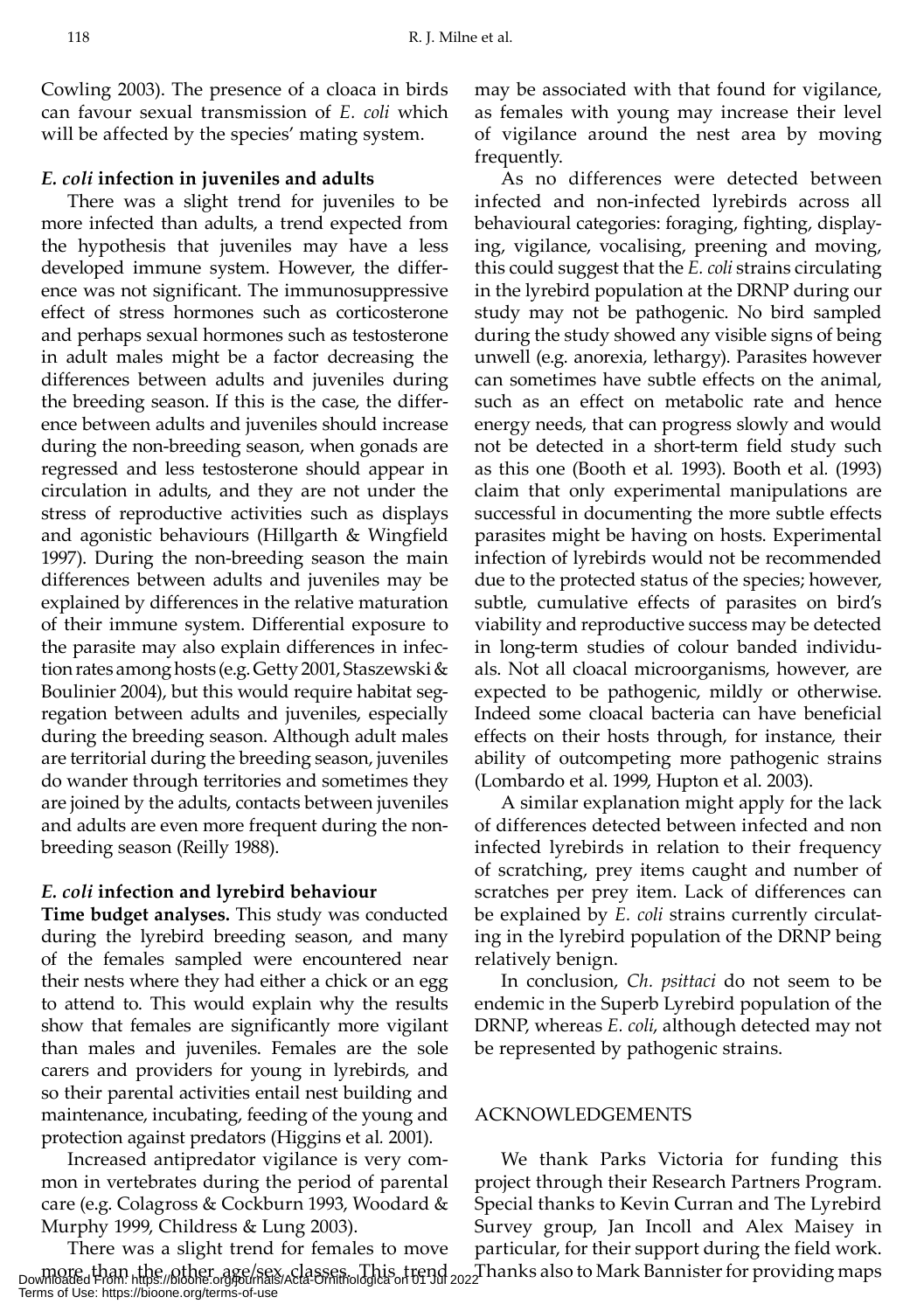of sample locations in the Sherbrooke Forest and two anonymous referees for their constructive suggestions. This project was carried out under permits of the University of Melbourne Animal Experimentation Ethics Committee (n. 00130), the Department of Sustainability and Environment (n. 10001804) and Parks Victoria (letter signed by Dr John Wright, 27 September 2002).

### REFERENCES

- Archbold M. K. 2003. Sexual selection and ecological aspects of cloacal microorganism infection in some Australian birds. Honours Thesis, University of Melbourne.
- Baker G. B., Gales R., Hamilton S., Wilkinson V. 2002. Albatrosses and petrels in Australia: a review of their conservation and management. Emu 102: 71–97.
- Banko P. C., David R. E., Jacobi J. D., Banko, W. E. 2001. Conservation status and recovery strategies for endemic Hawaiian birds. Studies in Avian Biol. 22: 359–376.
- Belthoff J. R., Duffy A. M. J. 1998. Corticosterone, body condition and locomotor activity: A model for dispersal in screech owls. Anim. Behav. 55: 405–415.
- Best A., La Ragione R. M., Cooley W. A., O'Connor C. D., Velge P., Woodward M. J. 2003. Interaction with avian cells and colonisation of specific pathogen free chicks by Shigatoxin negative *Escherichia coli* O157:h7 (NCTC 12900). Vet. Microbiol*.* 93: 207–222.
- Biggins D. E., Kosoy M. Y. 2001. Influences of introduced plague on North American mammals: implications from ecology of plague in Asia. J. Mammal. 82: 906–916.
- Booth D. T., Clayton D. H., Block B. 1993. Experimental demonstration of the energetic cost of parasitism, in freeranging hosts. Proc. R. Soc. London B 253: 125–129.
- Borgia G., Collis K. 1989. Female choice for parasite-free male satin bowerbirds and the evolution of bright male plumage. Behav. Ecol. Sociobiol. 25: 445–454.
- Cassinello J., Gomendio M., Roldan E. R. S. 2001. Relationship between coefficient of inbreeding and parasite burden in endangered gazelles. Conserv. Biol. 15: 1171–1174.
- Childress M. J., Lung M. A. 2003. Predation risk, gender and the group size effect: does elk vigilance depend on the behaviour of conspecifics? Anim. Behav. 66: 389–398.
- Christe P., Richner H., Oppliger A. 1996. Of great tits and fleas: Sleep baby sleep. Anim. Behav. 52: 1087–1092.
- Clayton D. H. 1990. Mate choice in experimentally parasitized Rock Doves: lousy males lose. Am. Zool. 30: 251–262.
- Clayton D. H. 1991. Coevolution of avian grooming and ectoparasite avoidance. In: Loye J. E., Zuk M. (eds). Birdparasite interactions. Oxford Univ. Press, pp. 258–289.
- Clayton D. H., Moore J. (eds). 1997. Host parasite evolution: general principles and avian models. Oxford Univ. Pres.
- Colagross A. M. L., Cockburn A. 1993. Vigilance and grouping in the eastern grey kangaroo, *Macropus giganteus*. Aust. J. Zool. 41: 325–334.
- Dobson A., Hudson P. 1995. The interaction between the parasites and predators of red grouse *Lapogus lapogus scoticus*. Ibis 137: 87–96.
- Duffy G. 2003. Verocytoxigenic *Escherichia coli* in animal faeces, manures and slurries. J. Appl. Microbiol. 94: 94–106.
- Dwyer G., Levin S. A., Buttell L. 1990. A simulation model of the population dynamics and evolution of myxomatosis.

Downloa**Bed Fio/mrtqps://bio2de./d4**g/journals/Acta-Ornithologica on 01 Jul 2022 Ethol. Ecol. Evol. 14: 327–340. Terms of Use: https://bioone.org/terms-of-use

- Everett K. D. E. 2000. *Chlamydia* and *Chlamydiales*: more than meets the eye. Vet. Microbiol. 75: 109–126.
- Fenner F., Kerr P. J. 1994. Evolution of the pox viruses, including the coevolution of virus and host in myxomatosis. In: Moorse S. S. (ed.). The evolutionary biology of viruses. Raven Press, New York, pp. 273–292.
- Getty T. 2001. Signaling health versus parasites. Am. Nat. 159: 363–371.
- Gomis S. M., Watts T., Riddell C., Potter A. A., Allan B. J. 1997. Experimental reproduction of *Escherichia coli* cellulitis and septicemia in broiler chickens. Avian Dis. 41: 234–240.
- Gordon D. M., Cowling A. 2003. The distribution and genetic structure of *Escherichia coli* in Australian vertebrates: host and geographic effects. Microbiol. 149: 3575–3586.
- Gross W. B. 1991. Colibacillosis. In: Calnek B. W., Barnes H. J., Beard, C. W., Reid W. M., Yoder H. W. Jr (eds). Diseases of poultry. Iowa State Univ. Press: Ames, pp. 138–144.
- Hamilton W. D., Zuk M. 1982. Heritable true fitness and bright birds: a role for parasites? Science 218: 384–387.
- Higgins P. J., Peter J. M., Steele W. K. 2001. *Menura novaehollandiae* Superb Lyrebird. In: Higgins P. J., Peter J. M., Steele W. K. (eds). Handbook of Australian, New Zealand and Antarctic Birds. Oxford Univ. Press, pp. 142–173.
- Hillgarth N., Wingfield J. C. 1997. Parasite-mediated sexual selection: Endocrine aspects. In: Clayton D. H., Moore J. (eds). Host parasite evolution: General principles and avian models. Oxford University Press, pp. 78–104.
- Holz P. H., Middleton D. R., Slocombe R. F. 2003. Chlamydiophilosis in superb lyrebirds (*Menura novaehollandiae*). Aust. Vet. J. 81: 426–427.
- Hupton G., Portocarrero S., Newman M., Westneat D. F. 2003. Bacteria in the reproductive tracts of red-winged blackbirds. Condor 105: 453–464.
- John J. L. 1997. Seven comments on the theory of sosigonic selection. J. Theor. Biol. 187: 333–349.
- Kenyon R. F. 1972. Polygyny among superb lyrebirds in Sherbrook Forest, Kallista, Victoria. Emu 72: 70–76.
- Kirkpatrick M., Ryan M. J. 1991. The evolution of mating preferences and the paradox of the lek. Nature 350: 33–38.
- Latta S. C. 2003. Effects of scaley-leg mite infestations on body condition and site fidelity of migratory warblers in the Dominican Republic. Auk 120: 730–743.
- Lee K. A., Franson J. C., Kinsella J. M., Hollmen T., Hansen S. P., Hollmen A. 2004. Intestinal helminths in mourning doves (*Zenaida macroura*) from Arizona, Pennsylvania, South Carolina, and Tennessee, U.S.A. Comp. Parasitol. 71: 81–85.
- Lombardo M. P., Thorpe P. A., Power H. W. 1999. Inoculation of beneficial microbes as a potential direct benefit to female birds from participating in copulation, including extra-pair copulations. Behav. Ecol. 10: 333–337.
- Loye J., Carrol S. 1995. Birds, bugs and blood: avian parasitism and conservation. Trends Ecol. Evol. 10: 232–235.
- Loye J. E., Zuk M. 1991. Bird Parasite Interactions. Oxford Univ. Press.
- Lung N. P., Thompson J. P., Kollias G. V. Jr, Olsen J. H., Zdziarski J. M., Klein P. A. 1996. Maternal immunoglobulin G antibody transfer and development of immunoglobulin G antibody responses in Blue and Gold Macaw (*Ara ararauna*) chicks. Am. J. Vet. Res. 57: 1162–1167.
- Mardh P., Paavonen J., Puolakkainen M. 1989. Chlamydia. Plenum Publishing, New York.
- Moore J. 1995. The behaviour of parasitized animals. Bioscience 45: 89–96.
- Poiani A. 2002. Sperm competition promoted by sexually transmitted pathogens and female immune defences.